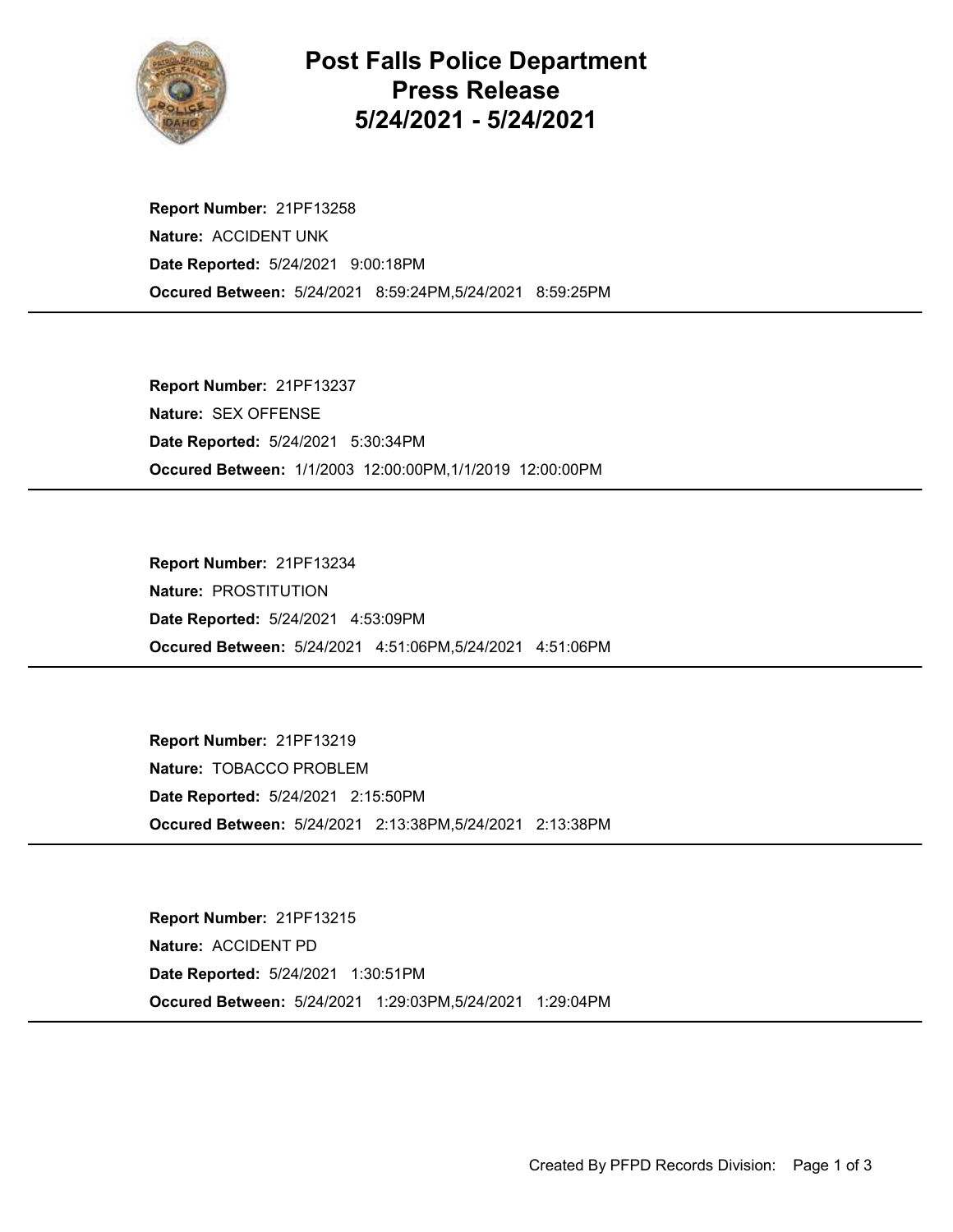Occured Between: 5/24/2021 12:52:30PM,5/24/2021 1:17:03PM Report Number: 21PF13213 Nature: SHOPLIFTER Date Reported: 5/24/2021 1:19:14PM

Occured Between: 5/11/2021 12:00:00AM,5/18/2021 12:00:00PM Report Number: 21PF13203 Nature: MAL INJURY Date Reported: 5/24/2021 11:59:47AM

Occured Between: 5/24/2021 10:22:56AM,5/24/2021 10:22:56AM Report Number: 21PF13191 Nature: FOUND PROPERTY Date Reported: 5/24/2021 10:24:19AM

Occured Between: 5/24/2021 8:19:39AM,5/24/2021 8:19:39AM Report Number: 21PF13175 Nature: BATTERY Date Reported: 5/24/2021 8:20:29AM

Occured Between: 5/24/2021 7:53:46AM,5/24/2021 7:53:46AM Report Number: 21PF13171 Nature: TOBACCO PROBLEM Date Reported: 5/24/2021 7:54:58AM

Occured Between: 5/24/2021 7:36:49AM,5/24/2021 7:36:52AM Report Number: 21PF13169 Nature: ACCIDENT PD Date Reported: 5/24/2021 7:37:27AM